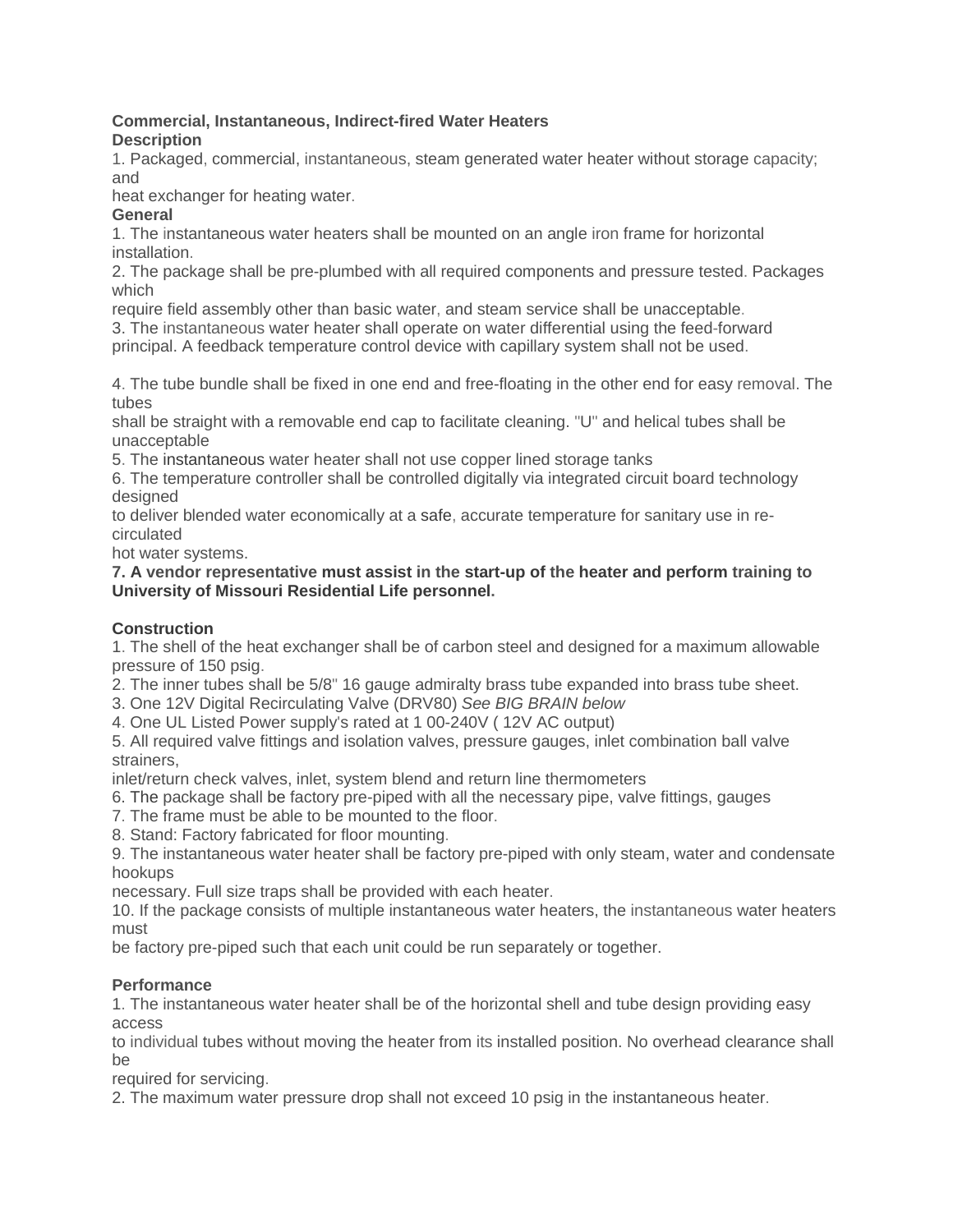3. Accurate control of blended water drawn from the system at a point of use typically within +/- 2 degrees

F at draw off points a minimum of 5m downstream of mixing valve during consistent system demand periods.

4. Minimum valve inlet to outlet temperature requirement (system recirculation temperature loss) of 2 degrees F.

5. Automatic shutoff of hot water flow in the event of a power failure.

6. Maintain a consistent system "idling" temperature and control "temperature creep" without the use of a

manual throttling device or balance valve.

7. System shall not require a temperature activated pump shut-off device (aquastat)

8. Programmable set point range of 100-160 degrees F )37 -71 degrees C) plus full hoUfull cold

9. Ability to thermally disinfect at recommended temperatures

10. Programmable 1st level hillo temp alarm display

11 . Programmable 2nd level hillo temp alarm display/full cold

12. Operational steam pressure shall be 2 to 15 psig.

13. Operational water pressure of 150psig.

14. The controlling valve of the instantaneous water heater shall fail in the closed position to prevent overheating and *I* or scalding.

#### **Big Brain**

To include (1) BIG BRAIN digital water mixing valve (the same as we have in other residence halls on

University of Missouri Campus). The BIGBRAIN valve will be piped to the hot water heater package. This is the digital recirculation valve for "point of source" temperature controller in a continuously pumped re-circulating hot water system. System hot water temperature can be set at the BIG BRAIN valve. This system will integrate with software already in place for other Residential Life Residence Hall

Buildings.

#### **Brain Scan 1**

To include (1) BRAIN Scan 1 Hot water system monitoring. This is a digital hot water management system console optionally supplied with DRV80 Digital Re-circulating Valves and DRV80 based Mixing

Center. This includes remote hot water supply, cold/recirculation water supply and blended water outlet

temperature readings. Also gives the ability to remotely change blended water outlet temperature set point.

This will integrate with software already in place for other Residential Life Residence Hall Buildings.

The heater skid needs to include two (2) shell and tube exchangers, piped in parallel (redundant heat exchanger and DRV mixing valve) steam to water shell and tube water heater package and designed for recirculation service. It must be pressure tested prior to delivery. The instantaneous shell and tube water heater shall be of single wall construction with straight brass tubes expanded into red brass tube sheets with a bolted end cover. Heat exchanger shall be fixed on one end of the shell and free floating on the opposite end in accordance with ASME Code Section VIII.

The package shall include two (2) temperature controllers (DRV), Digital Recirculating Valve, digital, integrated circuit board to deliver blended water at a safe and accurate temperature for sanitary use in re-circulated hot water systems. The DRV shall have a 2 line, 16 character display for delivered temperature in degree F or Degree C. Display shall show error codes and alarm conditions and be compliant with ASSE Standard 1017 and CSA B125, UL listed and so certified and identified.